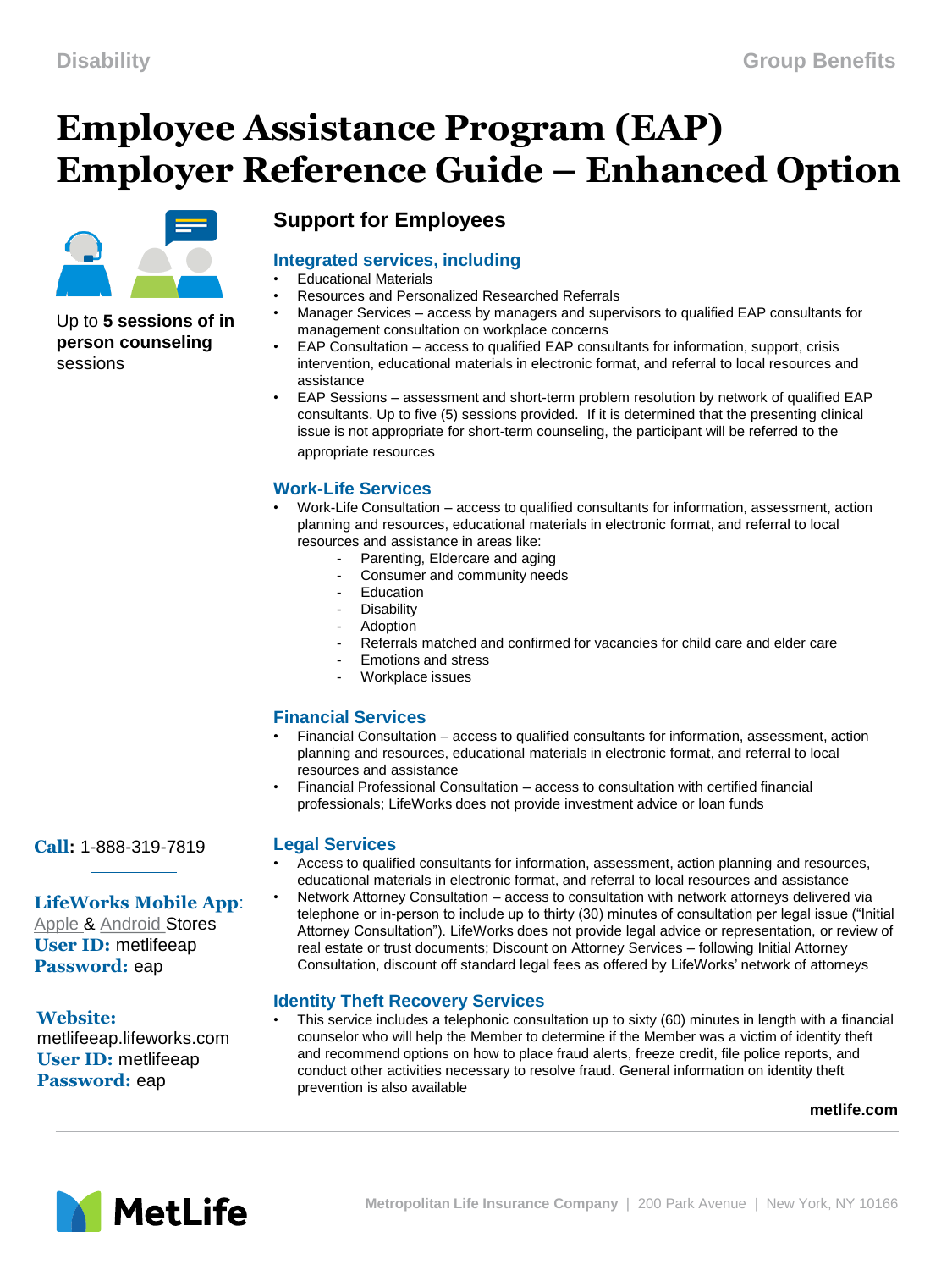#### **Telephonic Life Coaching**

- Access to life coaches who are Masters level counselors/consultants with disciplines in social work, counseling and psychology,); are board certified coaches (BCCs) and are credentialed through the (CCE) Center for Credential and Education. Each coach received their training from the ILTC (Institute for Life Coach Training)
- Ability for participants to partner with a life coach to help address issues, overcome obstacles and attempt to achieve goals agreed to between the life coach and the Participant

#### **Support for your Managers**

#### **Communications to Inform Your Employees:**

- Marketing Materials
	- Employee Flyers
	- **Posters**
- Email Templates
- Mobile App
- Monthly Communications

#### **Initial Onboarding Orientation**

• Access to employee program orientation – including recorded sessions, communications and web based delivery of scheduled training on the suite of services available through LifeWorks

#### **Management Orientation**

• Access to manager program orientation – including recorded sessions, communications and web based delivery of scheduled training on the suite of Services available through LifeWorks. In addition to Services featured in the employee orientation, the manager orientation will have information on services available through Management Line – including but not limited to formal referrals, SAACM, CISM and workplace management support

#### **Training Sessions**

• Employers can purchase directly from LifeWorks on a fee for service basis as outlined on the rate card (web-based or in-person)

#### **Substance Abuse Assessment and Case Management ("SAACM")**

Access to specially trained EAP consultants for consultation for managers and human resources regarding employer- initiated substance abuse referrals. The service also offers a telephonic assessment of the severity of the employee's substance use completed by Masters level consultants with Substance Abuse training and experience. Case management also includes program referrals, compliance monitoring, and status reports to the Designated Employer Representative (DER) for up to one year from initial contact date (or until recommendations are completed). Face to Face assessments to satisfy Department of Transportation (DOT) substance abuse violations are also offered at an additional cost

#### **LifeWorks Website - [www.metlifeeap.lifeworks.com](http://www.metlifeeap.lifeworks.com/)**

- A comprehensive and flexible array of resources through one Web site and app with resources and tools focused on helping Participants' with their work and personal lives
	- Educational Resources
	- Interactive Tools and Assessments
	- User Friendly Interface
	- Online Resources and Assistance in areas including but not limited to emotional health, addictions, workplace issues, parenting, elders and aging, consumer & community needs, education, disability, adoption, financial needs, legal needs, and health

#### **LifeWorks Mobile Application**

Search for "LifeWorks" on the Apple or Android App Stores

#### **LifeWorks Onsite Services** - Available on a fee for service basis

- Critical Incident Stress Management (CISM): CISM is a comprehensive trauma management service provided by specially trained consultants, which is available 24/7/365 days a year via the toll=free line. The service includes management consultations as well as the coordination for onsite critical incident response for events including; sudden death, anticipatory grief, workplace accidents, and natural disasters
- Organizational Change Group Event(s)-: (non CISM) is a comprehensive trauma management service provided by specially trained consultants, which is available 24/7/365 days a year via the toll free (800) line. The service includes management consultations as well as the coordination for onsite support for non "CISM" events, which are normally pre planned.
- Organizational Change Individual Event(s)-: (non CISM) is a comprehensive trauma management service provided by specially trained consultants, which is available 24/7 365 days a year via the toll free line. The service includes management consultations as well as the coordination for onsite support for non "CISM" events involving one individual, which are normally pre planned